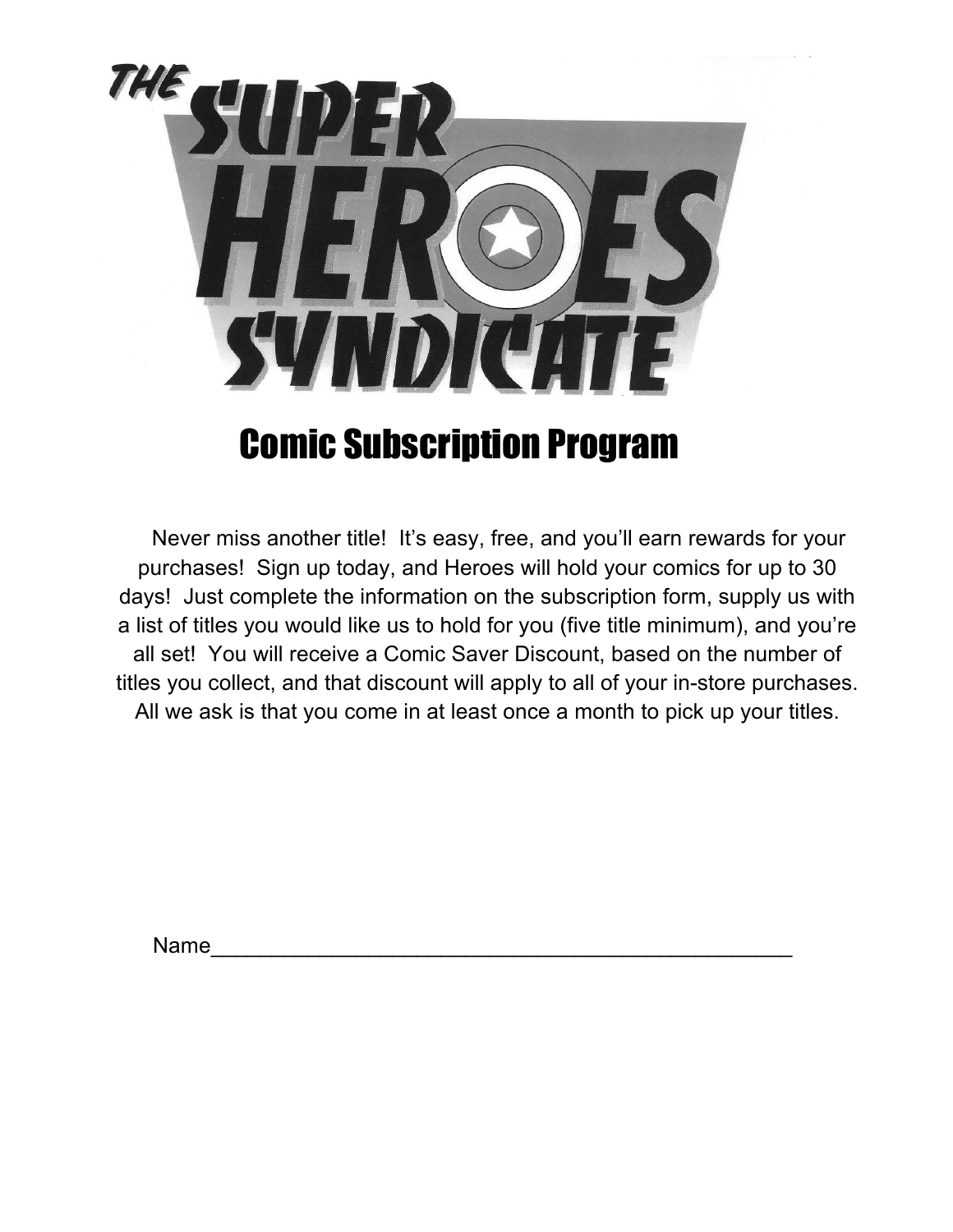## **Welcome to Heroes Comics Subscription Service!**

We understand that you may not be able to come in as soon as new comics and graphic novels arrive every week and that you don't want to miss out on the new releases. That's why we're happy to offer our Subscription Service to you, free of charge!

There are two ways to ask Heroes Comics to order and hold new releases for you: 1) Previews Magazine – Previews is the catalog for Diamond Comics Distributors, the main distributor of comic books and graphic novels in America. If you subscribe to Previews Magazine (\$4.50 an issue), you will also receive an order form. You can order anything out of the catalog (adult material can only be ordered if you are 18 years old or older). Simply turn in your

order form to Heroes Comics before the order cut-off date and we'll order you everything on your list. Please note: special order items are non-cancellable, after order cut-off date.

2) Hold form – Fill out the attached Hold Form and we'll order and hold those titles you specify for you every month. Be warned, if it's on your hold form and we hold it for you, you are required to purchase it.. We will hold the EXACT titles you put on your hold form. You can modify your hold form at any time but since comic retailers are required to order products three months in advance, you are required to purchase everything ordered for you during those order cycles.

VERY IMPORTANT - Heroes Comics will hold your books for four weeks. If you haven't picked up the books in your subscription box within four weeks, we will e-mail you a reminder, and you will receive a one week grace period. If after that one week grace period you still haven't picked up the items in your box, we will charge your credit card on file, and hold the items for you to pick up. At this time, we will cease pulling and holding comic titles for you, but you will still be responsible for all special ordered merchandise, as it arrives.

This agreement, as well as the completed letter of authorization to charge credit card, are required for sign-up.

**I understand and agree to the above terms**

| Phone<br><u> 1989 - Johann Johann Stoff, deutscher Stoffen und der Stoffen und der Stoffen und der Stoffen und der Stoffen</u> |  |
|--------------------------------------------------------------------------------------------------------------------------------|--|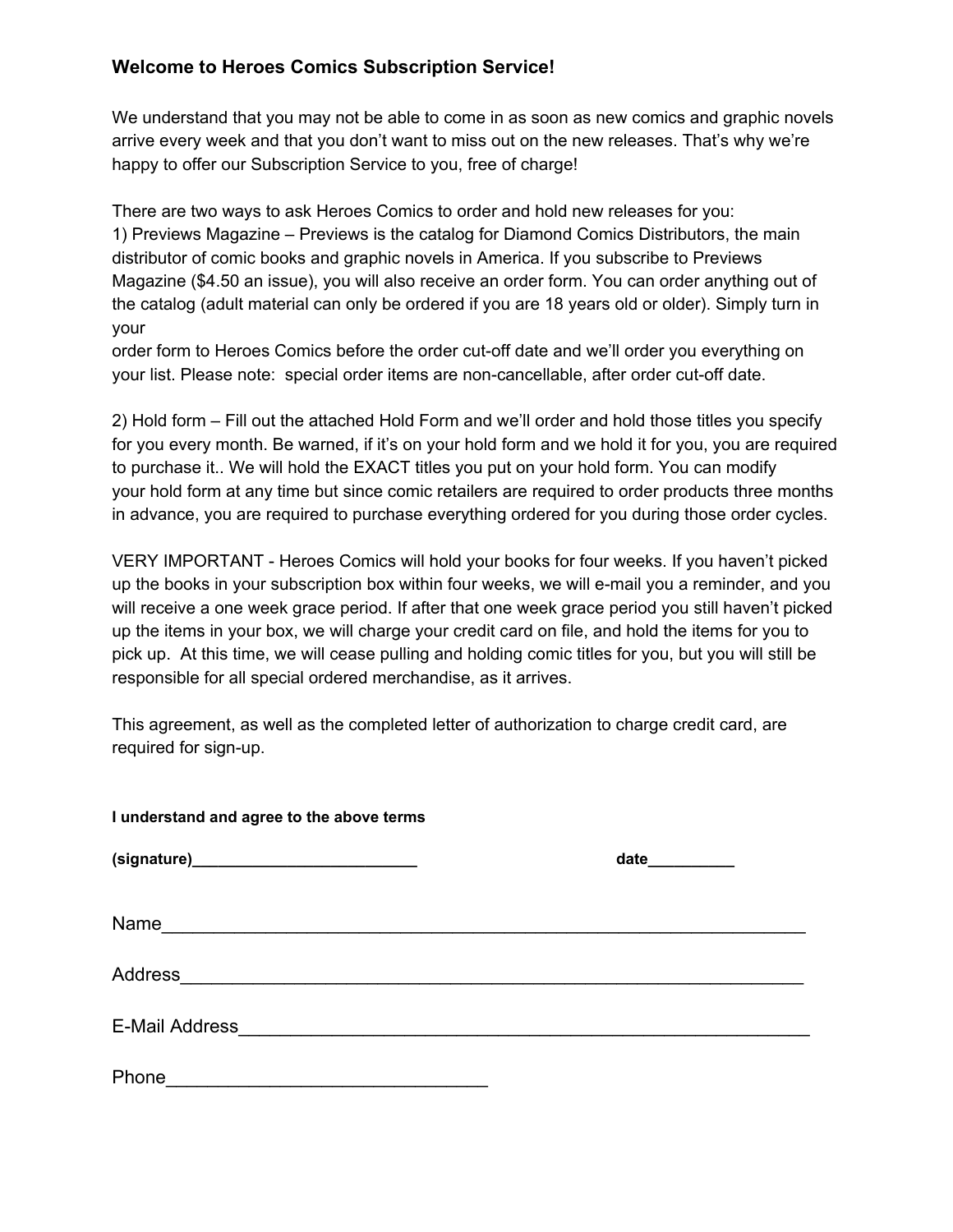## **Heroes Comics Subscription Service Hold Form**

**Please specify below the comic book titles you want us to hold for you. If need to add more titles than this form accommodates, make a copy of this page and list the additional titles on it.**

| Publisher | <b>Title</b> |
|-----------|--------------|
|           |              |
|           |              |
|           |              |
|           |              |
|           |              |
|           |              |
|           |              |
|           |              |
|           |              |
|           |              |
|           |              |
|           |              |
|           |              |
|           |              |
|           |              |
|           |              |
|           |              |
|           |              |
|           |              |
|           |              |
|           |              |
|           |              |
|           |              |
|           |              |
|           |              |
|           |              |
|           |              |
|           |              |
|           |              |
|           |              |
|           |              |
|           |              |
|           |              |
|           |              |
|           |              |
|           |              |
|           |              |
|           |              |
|           |              |
|           |              |